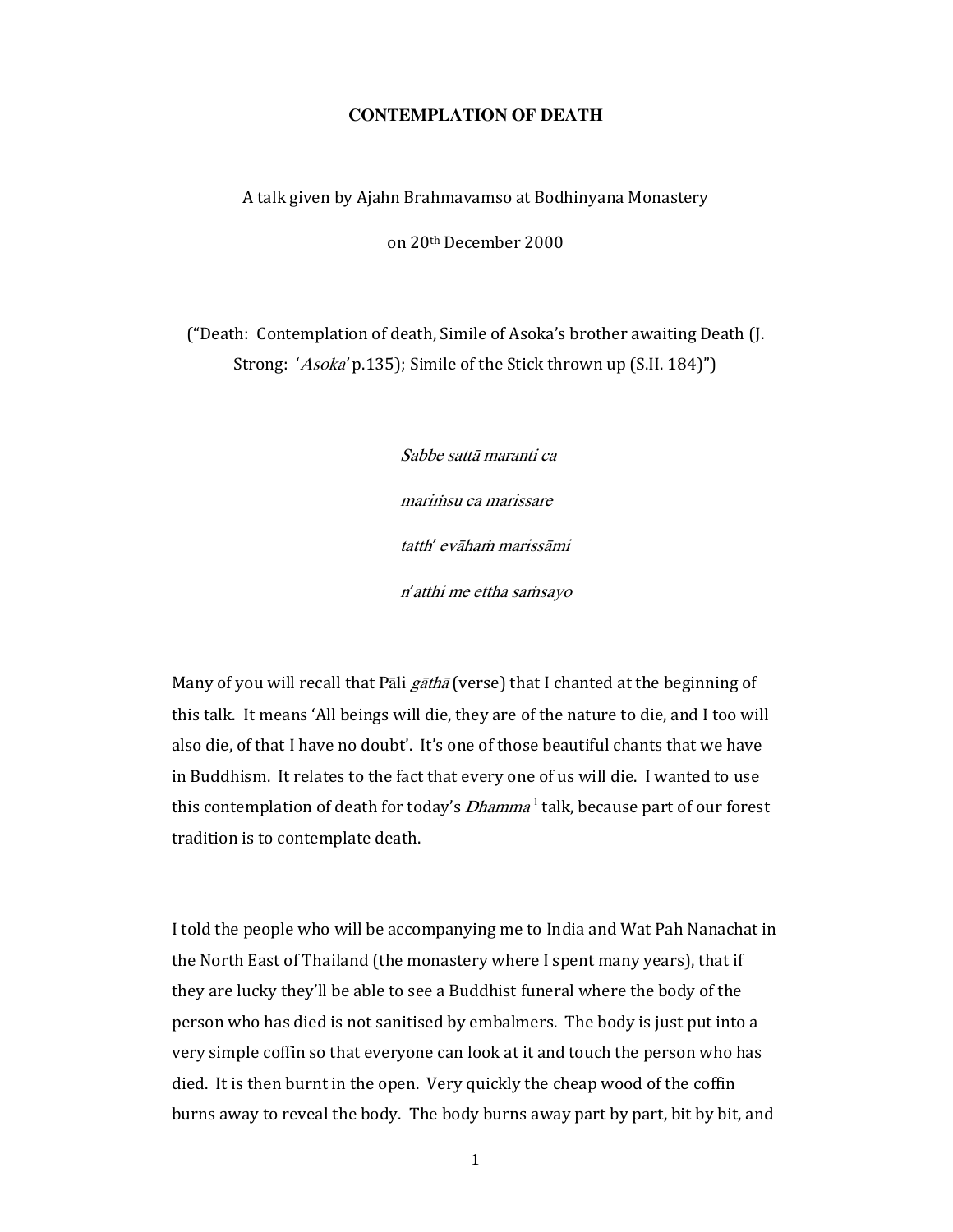you see the members of the body separate from each other. You see the skull pop and explode, and all the other parts of the body eventually being burnt away, until after many hours all that is left are some scraps of the bones. To be able to see that is a marvellous privilege in one's life, to see death in the raw. By sanitising death we are preserving the illusion of life.

The illusion is that life will go on forever, and that the only purpose of life is seeking pleasure, amusements and an accumulation of wealth. With the perspective of death, all the stupid things that we do in life appear so pointless that we see them as being completely worthless. We heard recently of a couple of monks who have disrobed. If they could only have gone to a funeral when they were thinking of disrobing and been able to look at a body being burnt, and visualize themselves in those flames. That will happen to them one day. All the searching for sensory pleasures, having relationships, getting married, having houses, and accumulating wealth, cars and experiences, going up the Amazon, and trekking in the Himalayas – just what does that really mean in the face of death.

One of my favourite stories, which I think is from the commentaries, or some of the other post commentarial manuals of Buddhism, is the story of Asoka's brother. Once the Emperor Asoka became a Buddhist he was very devout but because he wasn't a very wise Buddhist he tried to convert everybody. He had one brother who proved impossible to convert. His brother was really into sensory pleasures, and being the brother of the Emperor afforded him many opportunities to indulge in them. In order to try and trick his brother into understanding the *Dhamma*, Asoka managed to lay a trap for him. The Emperor was in his bathhouse. He had taken off all of his robes and his insignia, and laid them outside. He arranged for some of his close ministers and advisers to be walking with his brother and, 'just by accident' to come past the bath house. With all the Emperors robes laying on the bench the advisers said, "Just try these on for size, who knows one day when your brother dies you may be Emperor.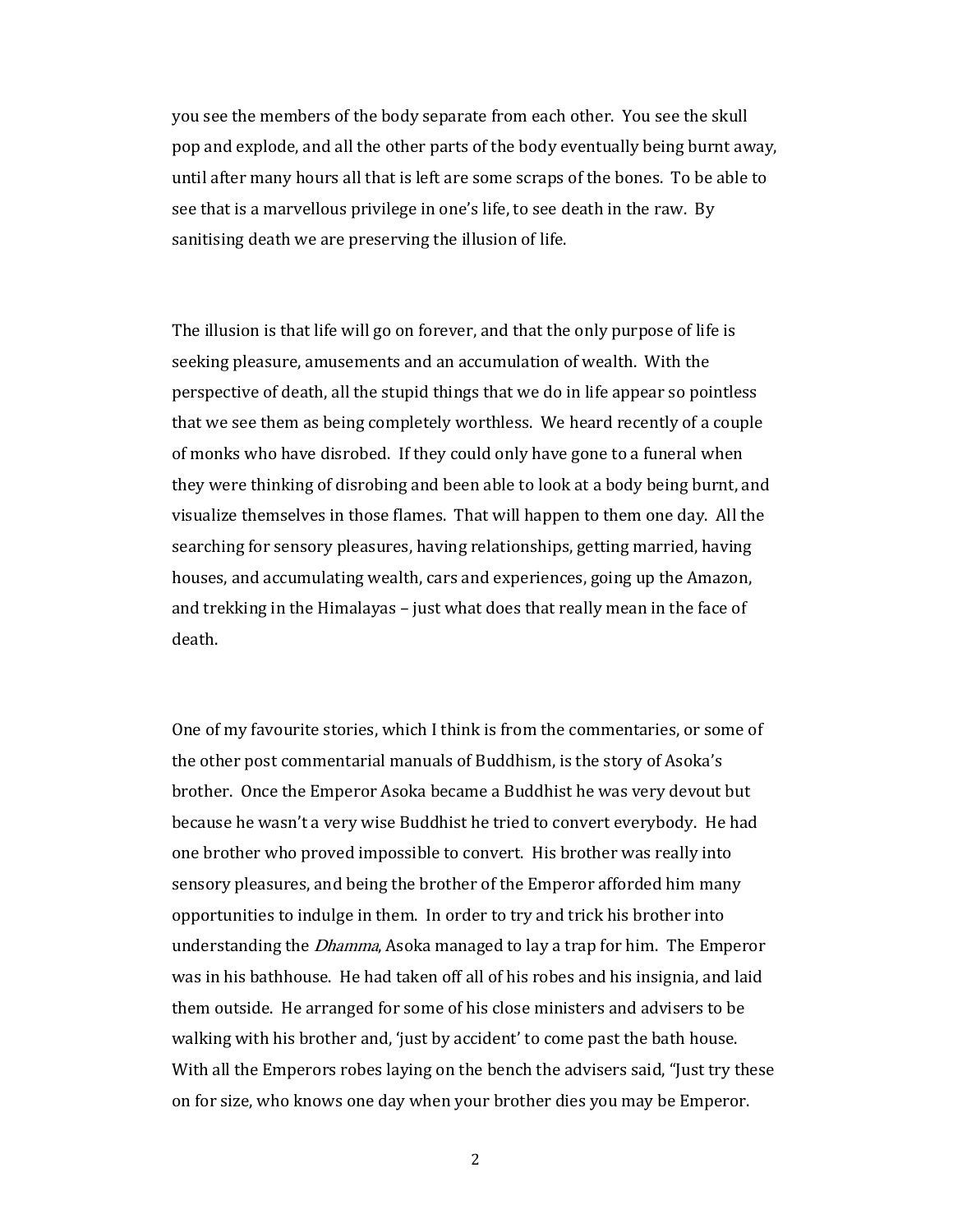Try them on. Go on". At first the brother would not do it because he knew that it was illegal to do so. But eventually his pride got the better of him. Who wouldn't like to dress up in the Emperor's clothes? It was all pre-planned, so as soon as he was dressed in the Emperor's clothes the Emperor came out of the bathhouse, saw his brother, and asked him, "What are you doing? Are you usurping the throne? Are you being a traitor?" Because of the law the Emperor said, "Even though you are my brother I have to administer the law impartially. The penalty for this is death", and despite the protestations of the brother, the Emperor insisted on applying the law and having his brother killed. "However" he said, "seeing you are my brother, and you would like to be Emperor so much, for the next seven days you can enjoy all the pleasures of being an Emperor, but none of the responsibilities. You can enjoy my harem, you can have whatever you want to eat, and whatever entertainment I enjoy, you can enjoy as well. The pleasures of the Emperor are yours for seven days but after seven days you will be executed". He left him with that, and after seven days when he called his brother in to be executed the Emperor asked him, "Did you enjoy the harem, all those beautiful girls? Did you enjoy the best food from my kitchens, and did you enjoy my musicians and other entertainers?" The brother looked down at the ground, shrugged his shoulders, and said, "Enjoy all that, I couldn't even enjoy a good night's sleep. How can you enjoy those pleasures when you know that you are going to be dead in seven days?" Of course, the Emperor smiled, and said, "Now you understand! Whether it is seven days, seven months, seven years, or seventy years, how can you enjoy the pleasures of the senses?" How can you enjoy sex, watching movies, going travelling, and accumulating possessions when you know that you are going to die? Whether it's seven days, seven months, seven years or seventeen years, in seventy years you are going to be dead. So understanding that, the brother learnt something about the Dhamma and he became a devout Buddhist from that time, keeping the precepts, because the reflection of death and the importance of the priorities of life became very apparent to him.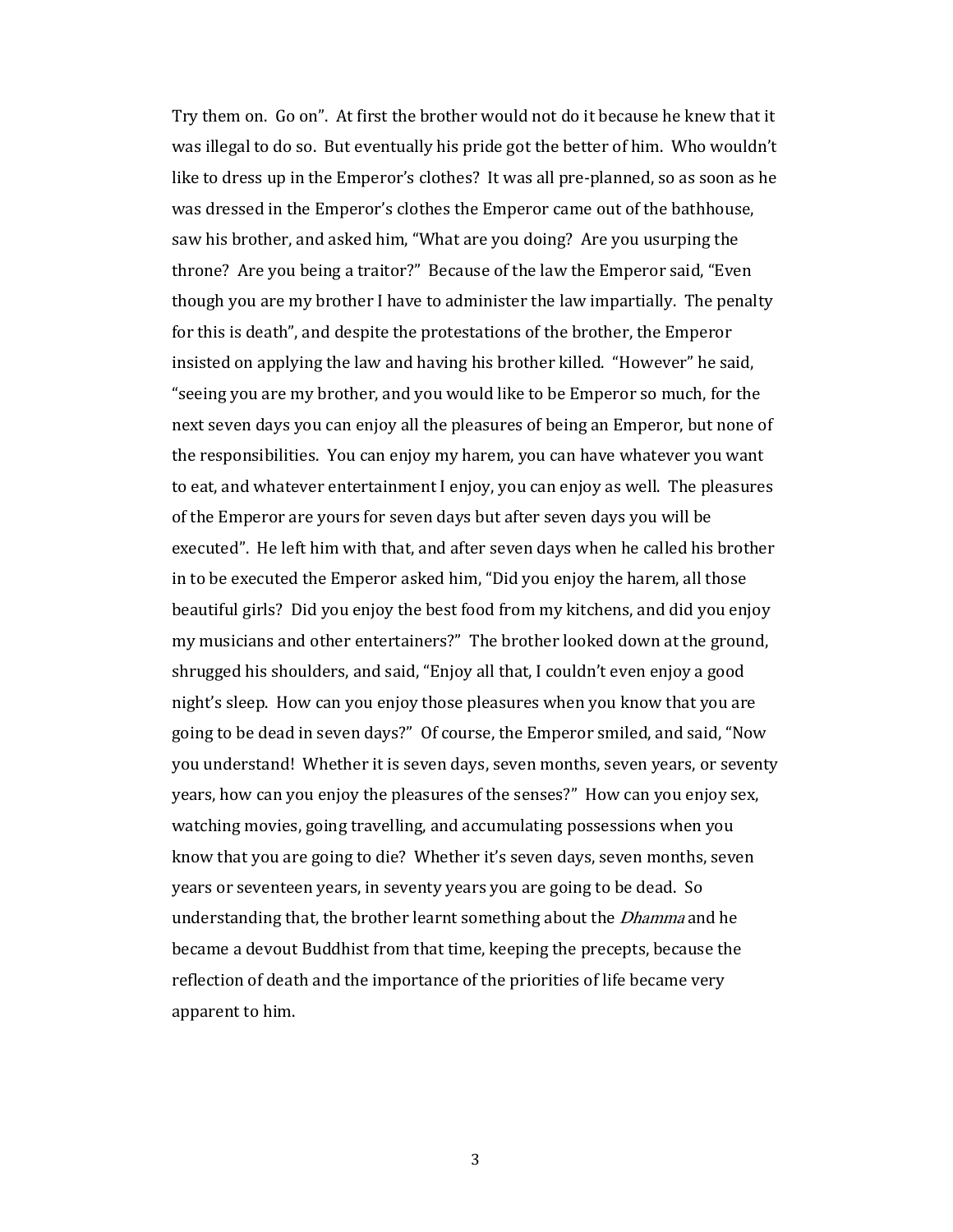Because even a layperson can understand the meaning of life and death in that context, and can change his own lifestyle, the Buddha always wanted the monks to also contemplate their death in such a way. You are all going to be executed, life is a death sentence. We are all on death row in this monastery, but we don't know how the execution is going to take place, and we don't know exactly when. A lady in one of the *suttas*<sup>2</sup> once remarked to the Buddha, "I know, but I don't know". The Buddha smiled and acknowledged her wisdom. Someone asked her afterwards, "What do you mean, I know, but I don't know?" and she said, "I know that I will die. I don't know the day I will die". That gives you priorities. You are going to die, and after this death you will be carrying the *kamma*<sup>3</sup> of this life into future lives.

Anyone who doesn't believe in rebirth is going to get a great shock when it happens. It is something that is real, and understanding it is going to be real. Understanding that your *kamma* is going to be carried with you gives a different perspective on how you live your life. That's why as monks we have the Ten Reflections<sup>4</sup> for one who has gone forth. The tenth one of those reflections is the reflection on your deathbed. Your friends in the holy life will ask you, "What states of super human abilities and attainments have you achieved in your life in the robes? What *jhānas*<sup>5</sup> have you achieved? What stages of liberation, or enlightenment have you reached?" Those are the questions that it is traditional to ask a monk on his deathbed, because usually the monks won't tell you when they are alive. And that's what I encourage each one of you to do here. Ask your friends, every monk in this monastery who you've been living with all this time, "What have you achieved, what have you done?" That brings back a sense of priority to what we are doing in this monastery. We don't want to live years and years in this monastery, or other monasteries, going from place to place in the monastic world of Buddhism, and find at the end of our life that we are no further on than when we started. You don't want to find that you haven't really used this extremely wonderful opportunity to at least get a *jhāna*, to at least become a Stream Winner<sup>6</sup>. The reason I say this is because if you don't do these things, after death who knows what might happen.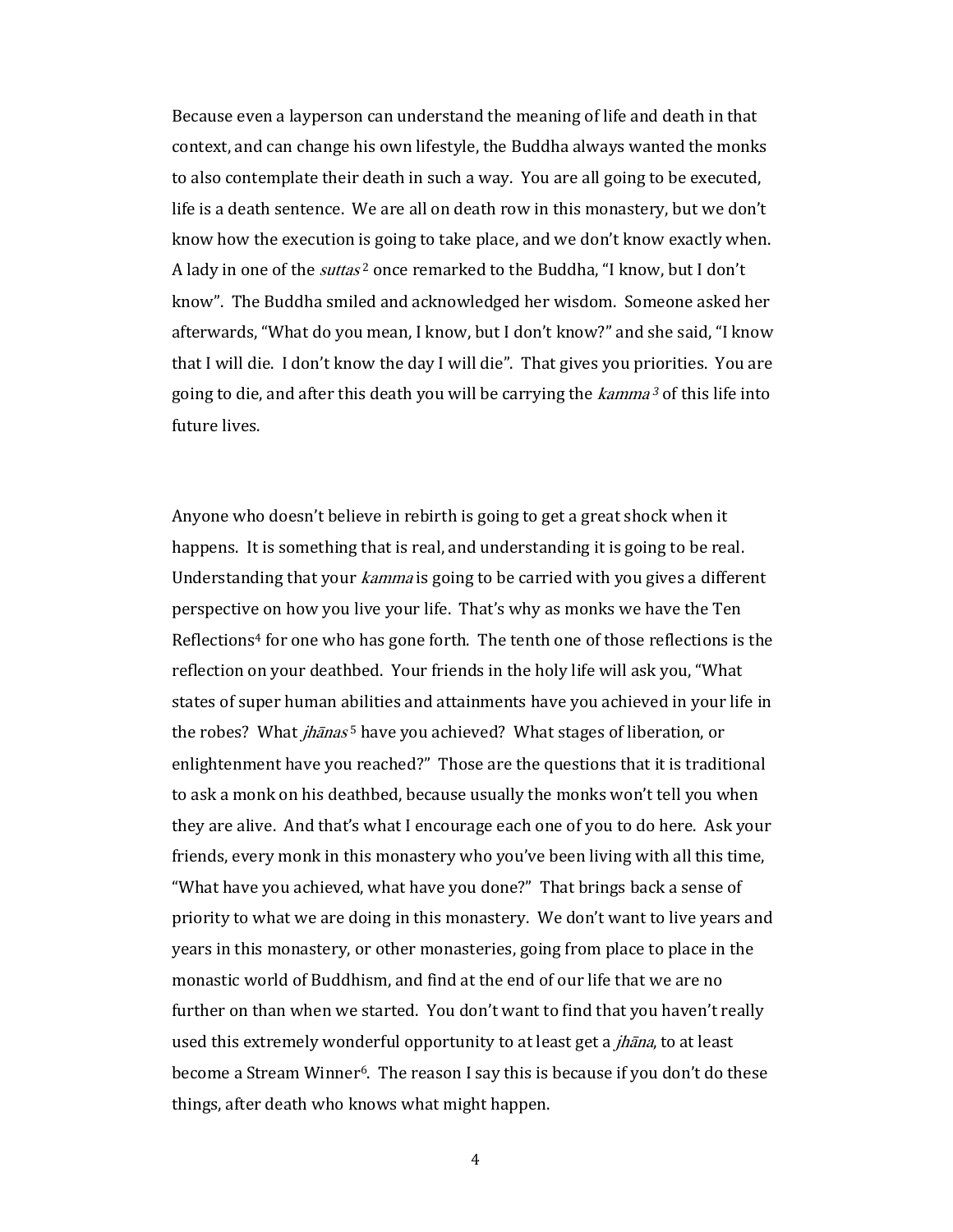We all think that if we make lots and lots of good *kamma* – and you do make good kamma, you are all good monks. You keep the precepts very well. The novices are great novices, and even the visitors who come here are all very high minded, pure minded beings for the most part. As beings in the world go, you are the cream. However, even if you live a very good life and have been a monk for many years in this life, if you don't penetrate to Stream Winning, then you don't know what sort of birth is going to follow this life. In the Anamataggasamyutta Sutta (SN 15.9), the Buddha gave the simile of the stick, which says that your future rebirth is so uncertain that it's like throwing a stick up into the air. You cannot be sure which end it is going to fall on, whether it's going to fall in the fortunate realms or the unfortunate realms. All that you can do in life is make lots and lots of good kamma and maybe you can make one end heavy, so that the chances are that it will fall on the heavy end, and your good *kamma* will ripen into a beautiful rebirth. But the *sutta* also said very beautifully, that even though one end is heavy, every now and again that stick would land on the lighter end anyway. So even if you do make lots of good *kamma* there is always the bad *kamma* that you have performed in the past, in this life, or in previous lives. Because that bad kamma hasn't been used up yet, or made manifest yet, there is always the chance of being reborn in a very unfavourable situation.

That is the fear of *samsāra*<sup>7</sup>. It's not just old age, sickness and death in this life, it's also old age sickness and death in future lives, in less pleasant lives than the one you are in now. The fact is that even though you may be a good monk, novice, or layperson, it's still uncertain what your rebirth is going to be. That should really make you put forth more effort and make the spiritual path more important. It should make you be more diligent, and where does diligence and effort come from? It only comes when you see that it's important.

# Using Time Wisely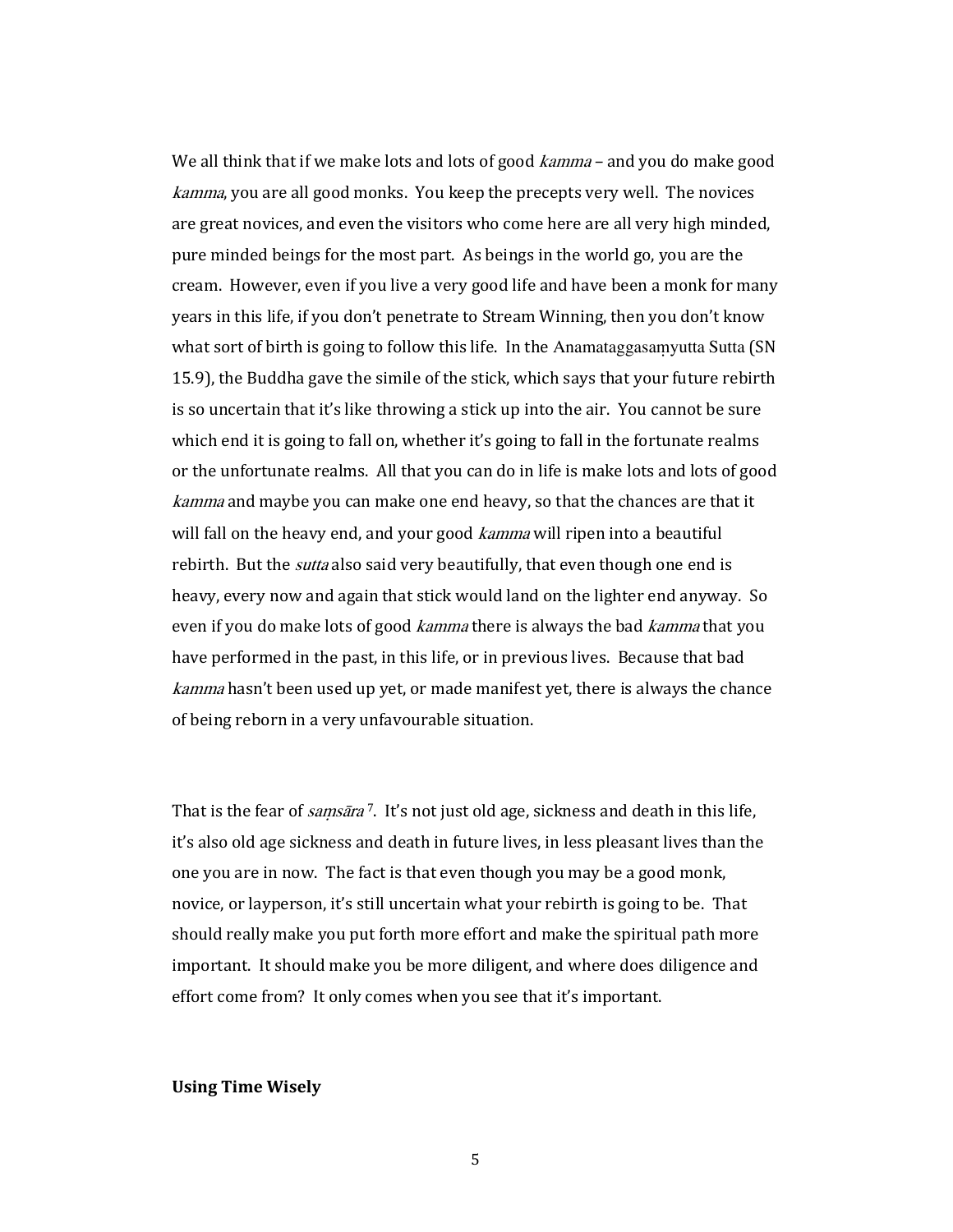To be able to let go and do nothing, you have to understand that doing nothing is important and that letting go in the mind is important. Just sitting down and meditating is vital. It is more important than all the other business we get into, more important than our finances, our relationships, our children, our vehicles and our possessions. It is even more important than doing voluntary work at the Buddhist Society of Western Australia, more important than cleaning the hall or the toilet blocks for visitors. It's more important than this because it's the ability to do the practice and follow the Eightfold Path<sup>8</sup>. That is the whole purpose of this life. If life has a meaning it's the only thing that makes any sense. Accumulating wealth, what meaning has that? It all disappears when you die. If you manage to enjoy the pleasures of life in great amounts, be aware, even a small amount of pleasure usually has lots of frustrations. And even if you do get lots and lots of pleasure in this life, so what! It always disappears in the pain and smog of old age. One of the things that you notice in life as you get older is that the pleasures in life come early on, and the pain of life is what you're left with at the end. Knowing this, seeing the dangers in life, why does anybody get involved in all of this wasting of time?

We can go around teaching others, or writing books for others and spreading the Dhamma, but is that really our duty in this life. So many people are spreading the Dhamma but so few are realising the *Dhamma* and that's a great shame for this world. We need more people realising that *Dhamma*. That is the purpose of this life.

When you start reflecting on death, everything becomes so clear. You wonder how you could have been so stupid. During the day I waste so much time, when I really haven't got time to waste. I look back on my early years as a monk, and I wasted too much time. But fortunately I had enough good meditations as well. And now as a fortynine year old monk, I can't afford to waste any more time. I look at all the opportunities young monks have, and I sometimes think you don't make use of those opportunities. You don't hang around in your hut, or on your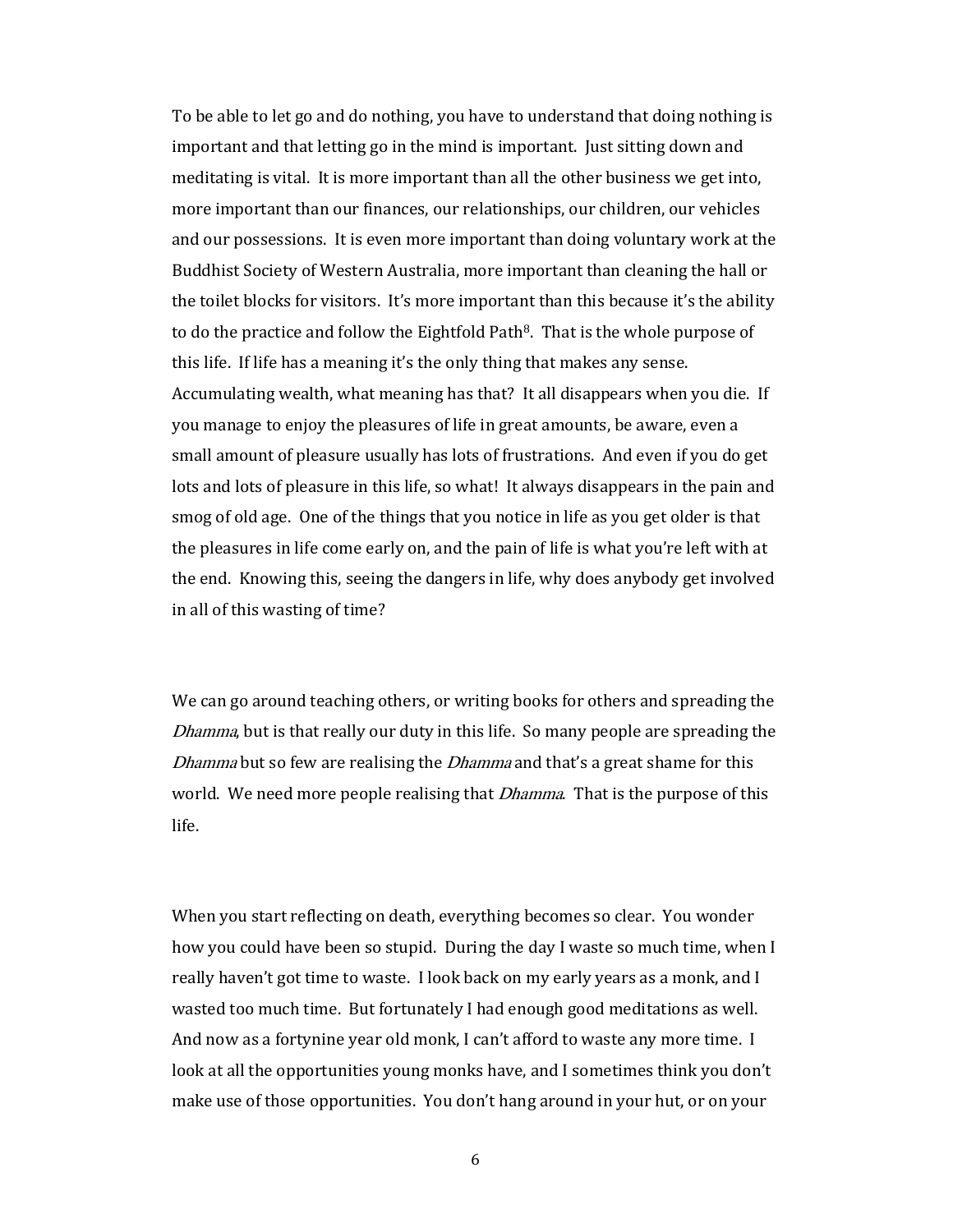walking path for hour after hour, walking, sitting, walking, sitting, or using the time in between to read the *suttas* and contemplate their meaning. We have one of the best monasteries with the best facilities in the world here. If you are wasting time, isn't that such a shame? So the reflection on death is, "I don't know how long I'll have these facilities. I don't know how long I'll be healthy enough to do this". You know there are enough monks here with bad backs or bad knees, bad this and bad that. If you're a healthy monk, or even reasonably healthy and you can cross your legs, sit meditation, and keep your back straight without too much pain you are extremely fortunate. You won't always be like that. So use this opportunity now.

It's not just your body that is going to die, your health, your energy, and the opportunities will die. So the reflection on death makes you meditators. As it says in the *suttas*, 'it's as if your turban is on fire'. In other words it gives a sense of importance and urgency to the practice. It makes the Eightfold Path the most important thing in the world. It gives it priority over everything else. It would be wonderful if people had that reflection on death to the degree that they were really aware all the time and if they had the mindfulness that remembers that death is always stalking you. Death can happen at any time, therefore what's important to me is to develop the Eightfold Path as much as I can, as deeply as I can, so that I too can experience the *jhānas*, I too can experience the paths and fruits of this practice, I too can be free, firstly from the lower realms, and eventually from rebirth altogether. Otherwise death becomes very scary even for great practitioners. They can fall so easily if they haven't got this security from bondage, as the Buddha used to say 'security from that bad rebirth'.

## Let Go – Allow the Path to Just Happen

The reason we use these reflections on death is to make it important. As we practise the Eightfold path, we should not practise with force. When we say we should give the Eightfold Path importance, the Eightfold Path is not something we do, it is something we allow to happen. If we get rid of all the other business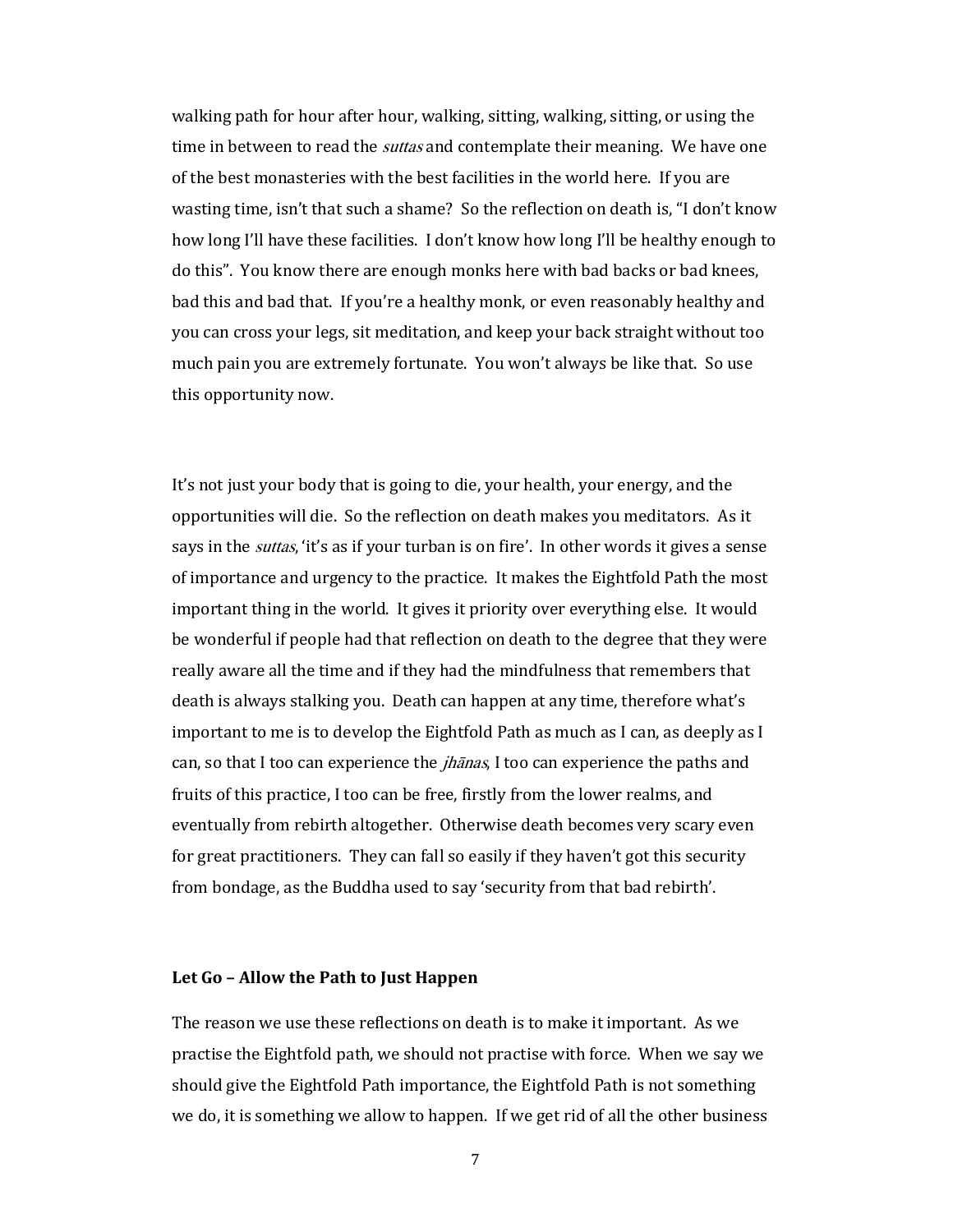in our lives and allow this path to just happen, it happens so beautifully, powerfully and effectively. The problem is we don't allow the path to just happen. We are so busy doing other things but it's quite clear what we are supposed to be doing. In this monastery we develop virtuous conduct, right speech, right action, and right livelihood. Everyone, even if you are only here temporarily, can tick off those three parts of the Eightfold Path. You're fulfilling them – that's of course, as long as you are keeping the rules and precepts of this monastery.

The sixth factor of the path is right effort. It is unfortunate that we have to translate these terms into English, because as soon as you say right effort, people think of striving, struggling, forcing, controlling, and doing. If we can somehow turn our minds to 'effort without doing', to a practice that is letting go, then we can have some deeper understanding about what right effort truly means. It's the effort to let go, not the effort to add to, or to get rid of. And that perhaps is one of the hardest things for the Western mind to get around. So often, people waste many years and so much of their time, just trying too hard.

Those of you who have read the Pāli *suttas* will again and again have come across the remark that the *jhānas* are easy for the wise person, and they attain these things with no difficulty. You should reflect upon that. How can these things be attained with no difficulty? It is because the person knows the path to enter the jhānas. It is the no difficulty path, so don't make it difficult. Let go, and disentangle yourself from the past and the future. Let the past and the future die for you, so that you're only in the present moment. Let all thinking die. When you die, what does all your past mean then? All the things you worried about, they're all gone. And the future, who knows?

The present moment is the only thing we ever have. When you die your body and all your concerns are taken away from you. So, what are you worried about?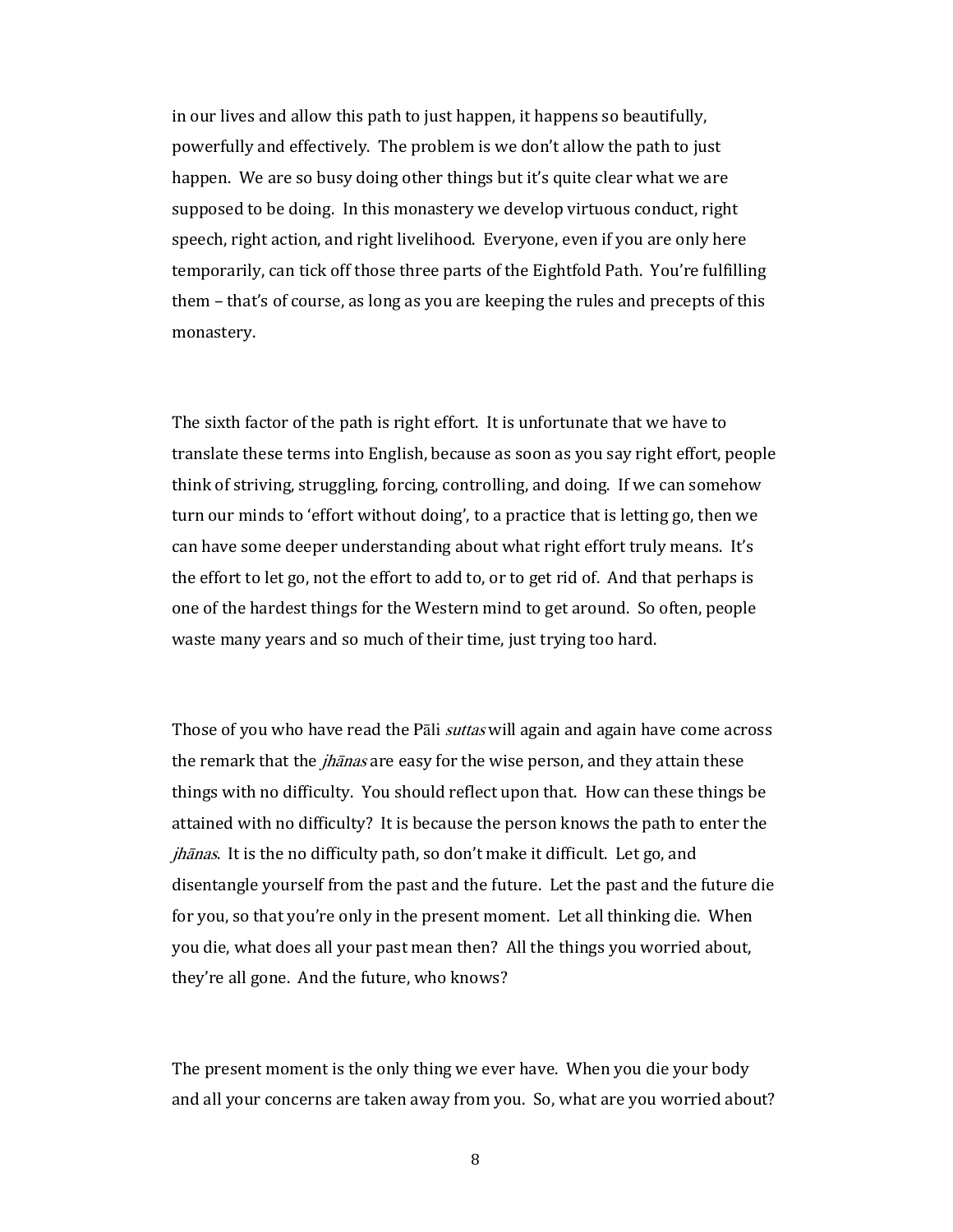Let it go. Allow your thinking to die. When a person's dead, they are brain dead, there's no brain activity. When a person dies, often in the first moments after death, there is that silence of the mind, until the *mind made body* can start to name things and start to conceptualise about what they are experiencing. For the first few seconds or even longer, it's a time of silence, a different type of perception. This is what one can do in one's meditation, let go of that inner chatter, allow it to die, as if you're dying. Many people have had experiences when they've been close to death. In different traditions they have shamanistic experiences of dying to the world and becoming wise afterwards. The shamanistic experience that Theravada monks of our tradition have is that when they get into *jhānas*, they die to the body. That experience of allowing everything to disappear is so similar to the process of dying that the reflection on dying can very easily be incorporated into the practice that leads into *jhānas*. Die to the past and future. Die to the thoughts, to the body, and eventually die to the breath, as if you take your last breath as you are meditating. In other words you forget, or you completely let go of the breathing, and go into the *nimitta*<sup>9</sup>. When a person dies, they go out of their body and into the light, into the light and through the light, it's so similar to the experience of the *nimittas* and the *jhanas*.

Really you're talking about an *amata* state. This is a Pali word. It means the deathless state. The word for death is *marana*, and it always refers to the death of the body. The death of the mind is called *Parinibbāna*. You know what really doesn't die if you've contemplated that through deep meditation. It is just this stream of consciousness, because it's that which carries on after death. The stream of consciousness in that sense is *amata*, because it is beyond the physical death. It's that which can be reborn in the  $r\bar{u}pa^{10}$  realms, or the  $ar\bar{u}pa^{11}$  realms. However that's not the end of things. I think that word *amata* was very current in the time of the Buddha because even today, most people when they talk about some sort of salvation mean it in a very materialistic way, a case of going into a state of *amata*, of deathlessness, some sort of a heaven realm, some eternity realm where they can be forever and ever, without having to worry about death. The Buddha used the word *amata*, taking it from common usage and giving it a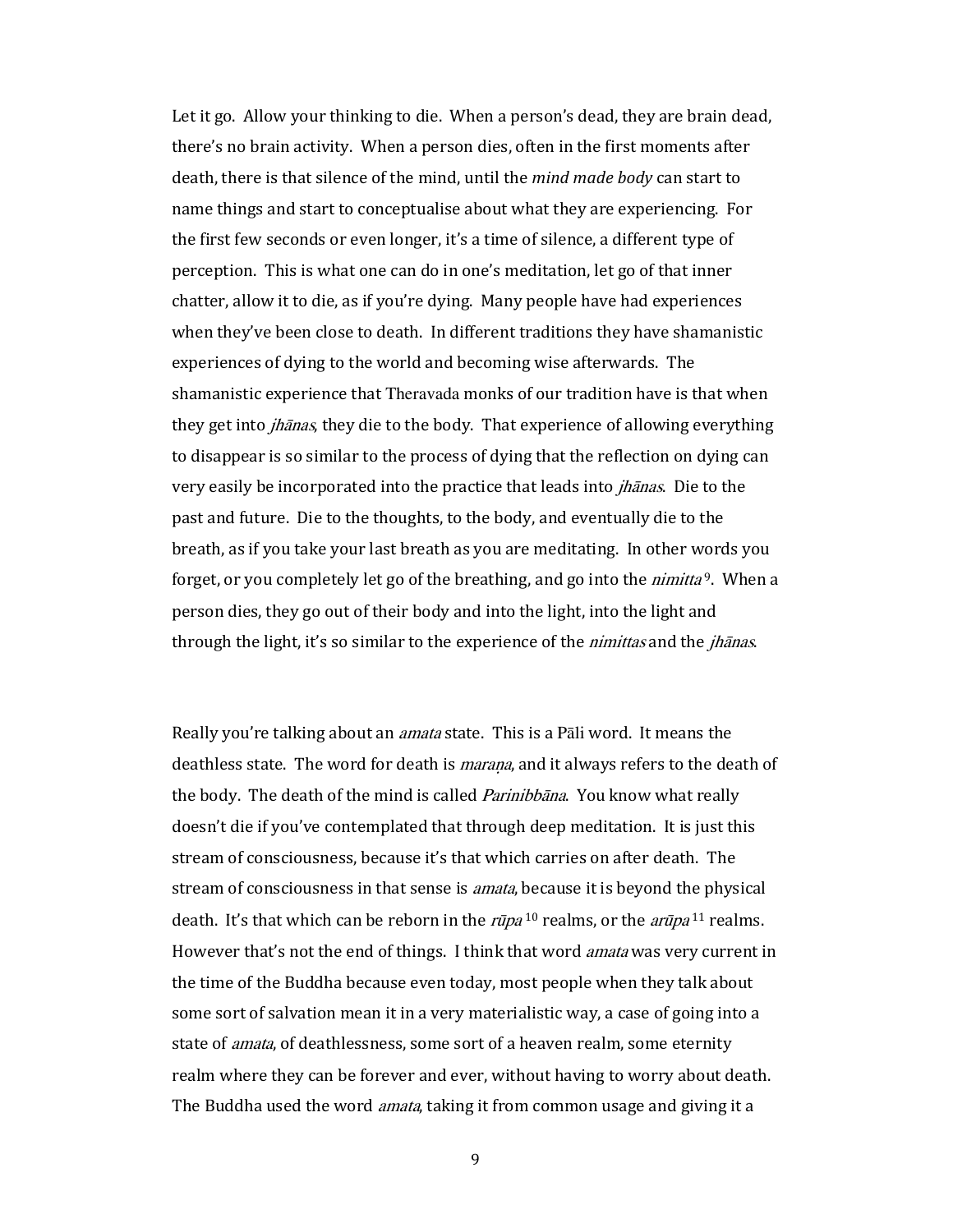different meaning. But in the experience what doesn't die is the stream of consciousness, the *māna* <sup>12</sup> *viññāna* <sup>13</sup>, if you want to call it that, which you can experience in deep meditation. In the *jhanas* you can know what that experience really is.

In the jhānas it is as if the body has died along with all the conceptions of the world, all feelings, everything that is concerned with the world and the body. So really the *jhanas* are death like states in the sense that the body has gone, disappeared. The world of past and future has gone, disappeared. All your possessions have gone, disappeared. All your thoughts have gone, disappeared. All the struggling and doing, the coming and going, have gone, disappeared. Can you understand me? Can you understand what the word death means? It means the transcending of the body, the letting go of the body. The problem is of course that when most people die they get born again, and then they have to die again. They keep on doing it because they don't fully die to the world, they die a little bit, but they still want more of the world.

Learn how to develop the meditation of letting go. Make that effort to abandon all of those little fetters, those little knots, which tie you to this worldly body with all the plans and busyness. Sometimes it's fascinating to reflect on just how you've spent your day, and what's occupied your mind today. Doing a statistical analysis, how much of your mind has been occupied today with the body, the world, the monastery and your affairs, and how much has been occupied with the affairs of the deathless? That will give you a good idea why you're not getting Enlightened. So we have to be more occupied with the deathless.

#### Simplicity Leading to Contentment

I've been struggling for many years to try and make this monastery a place where you don't need to worry about things too much. I've tried to organise it so that all of the basic human needs are provided for. Out there in the world people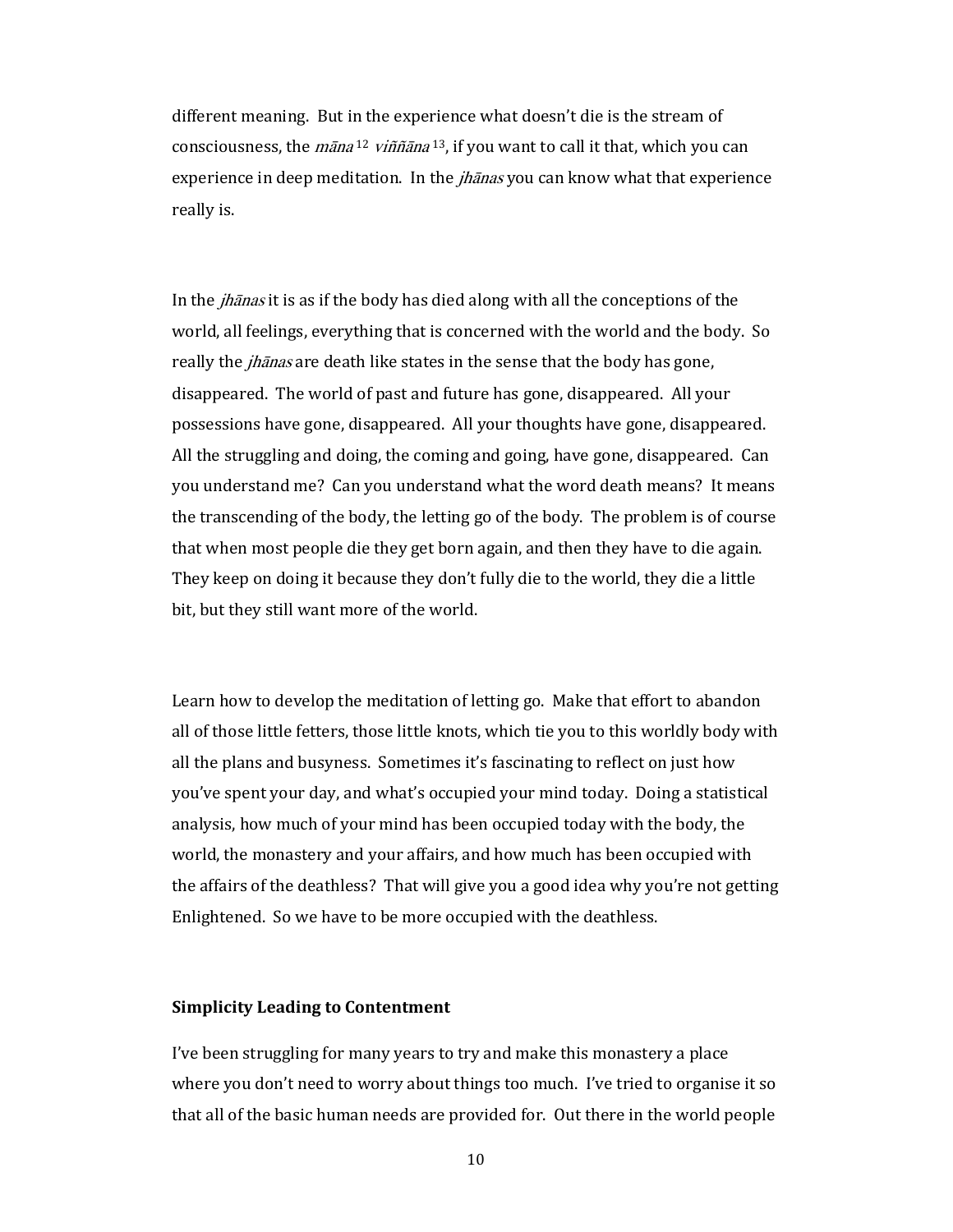have to struggle so much just to survive, just to have a house, and to have the food to get by. It's so complex out there. The whole ethos and meaning behind the monastery is a place of simplicity, where the time you spend looking after this body, feeding it, washing it, and housing it is so small that you can give the majority of your time to the deathless; that which lies beyond the body. However, people always tend to make life more complex, more difficult with the body, taking it from one place to another, getting it healthy, feeding it, washing it or whatever else it is that we do with this body, then they have so little time for the mind. So, when we've developed the perception of death, and the opposite, the deathless, we can spend more time on that which is beyond death. Even though you may not have experienced those states yet, in this life, I'm sure there is something that recognises the existence of that state of mind which is beyond the body. Just knowing that much, having that whiff of the scent of this, is enough to show you what the direction is.

Remember, all the 'doing' that we think is right effort to keep us in with this body, to keep up with the past and the future, is not the correct type of 'doing', it's the effort which leads to more entanglements. The effort which leads to letting go is to remember that this body doesn't belong to me. It's as if you're in a prison and you're not happy where you are. That's why this monastery can be a prison if you want to get out but if you're completely content in prison, if you're completely happy here, it's not a prison any more. It's contentment that frees you. The other type of letting go is, 'I'm content with whatever's happening'; anālaya (free from attachment) the Teflon mind, nothing sticks to it, nothing can land on it; and *patinissagga* always giving away, relinquishing, going in the opposite direction to attaching. It's actually throwing things off rather than allowing things to land on you and ingratiate themselves with you. That's the effort of the sixth factor of the Noble Eightfold Path. That's the effort to let go, that's the effort that leads to the transcending of death.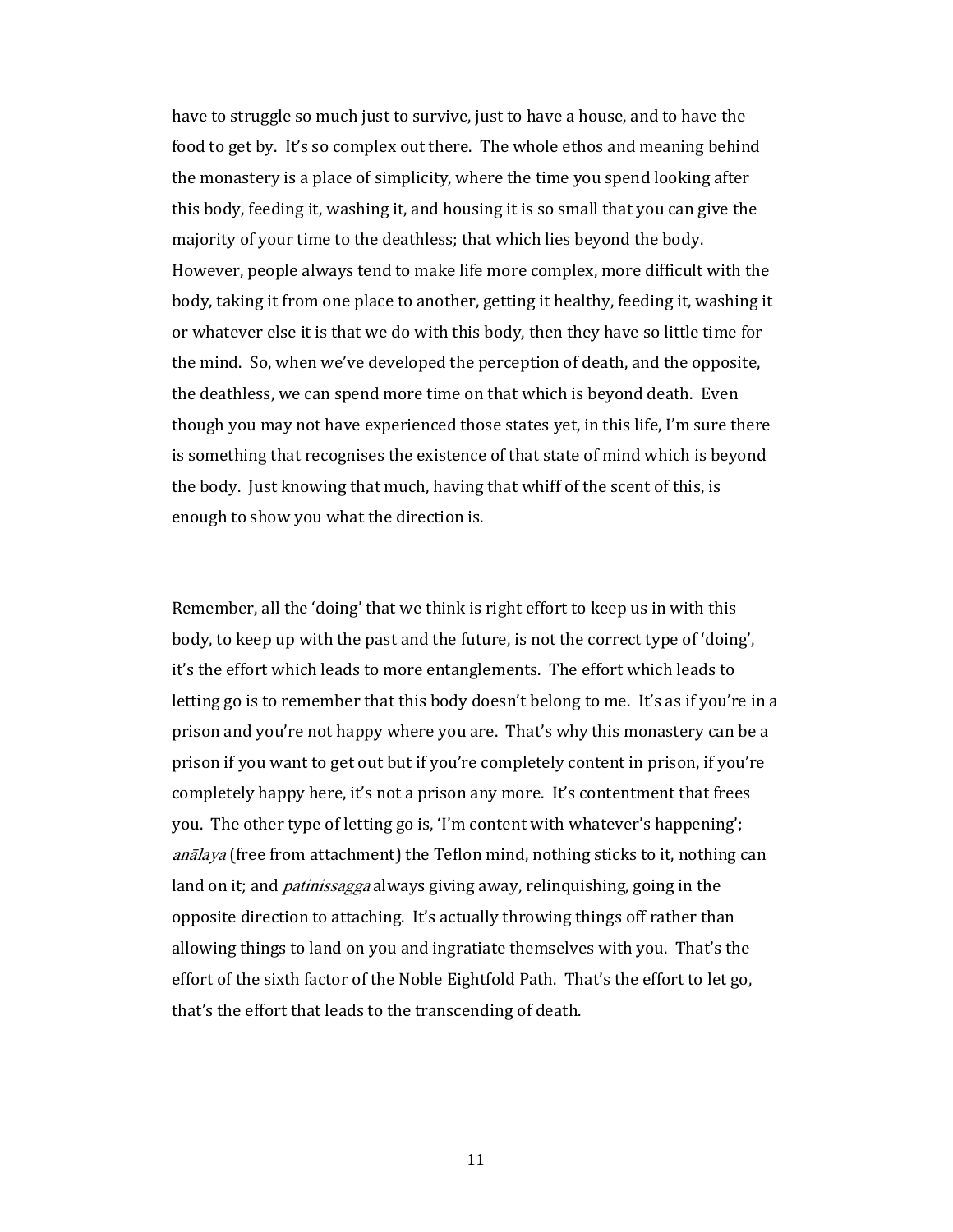When you let go of these things everything disappears, the body goes, the world goes, the huts go, the book goes, the illnesses go, the Buddhist Society of West Australia disappears. Everything is gone, and you realise what monastic life is all about, what the holy life is all about – at least at the start of it – going into the realms of the mind. And if you've attained the *jhanas*, the reflection after you come out of those states, leads to the insight that you've died to something, or rather the stream of consciousness of the mind has died to the body. There's been a separation similar to the Christian idea of the soul leaving the body. The mind has not physically died to the body, because they are on different plains. The realm of the mind, mind space is not something that you can measure in physical space. It's a parallel universe, if you like. But that parallel universe, the mind space, is independent and can be completely unaffected by the four dimensional world of space-time if it wants to be. To know that much means that there will never be the fear of death, because you know what death is. It's the death of the body, the five senses, and the ending of that entire world outside and it gives you a different perspective, one of the greatest happiness' that you have ever had. All the pleasures of the world seem to be so useless, so trivial, and petty. You really wonder why you've been messing around with relationships, sex, getting married, accumulating wealth and all this running around, backwards and forwards. What a foolish thing to do, spending your life like that when you could have these beautiful blissful states of mind. That's why I've always encouraged people somehow or other, to get a taste of those states. One taste will change your life and give you a different perspective. Even though it may only be one taste many years ago, you can't forget it, and you can't ignore it, because it's a powerful life changing experience. It gives you an experience of what is possible, what it means to let go of the *kāmaloka*, the world of the body, the world of birth, sickness, old age and death. You look at the world of the mind and ask, "Does the mind get old, and does the mind get sick?" The mind only gets sick if you let it get sick. That's why the Buddha said, "Even though the body hurts, the mind does not need to hurt", even though the body gets sick, don't let the mind get sick. The stream of consciousness can be completely above that. If you can do just that much, and completely let go of the world of the body, then if you do get stuck in the mind you will at least be an *Anāgāmī* <sup>14</sup>a Non Returner.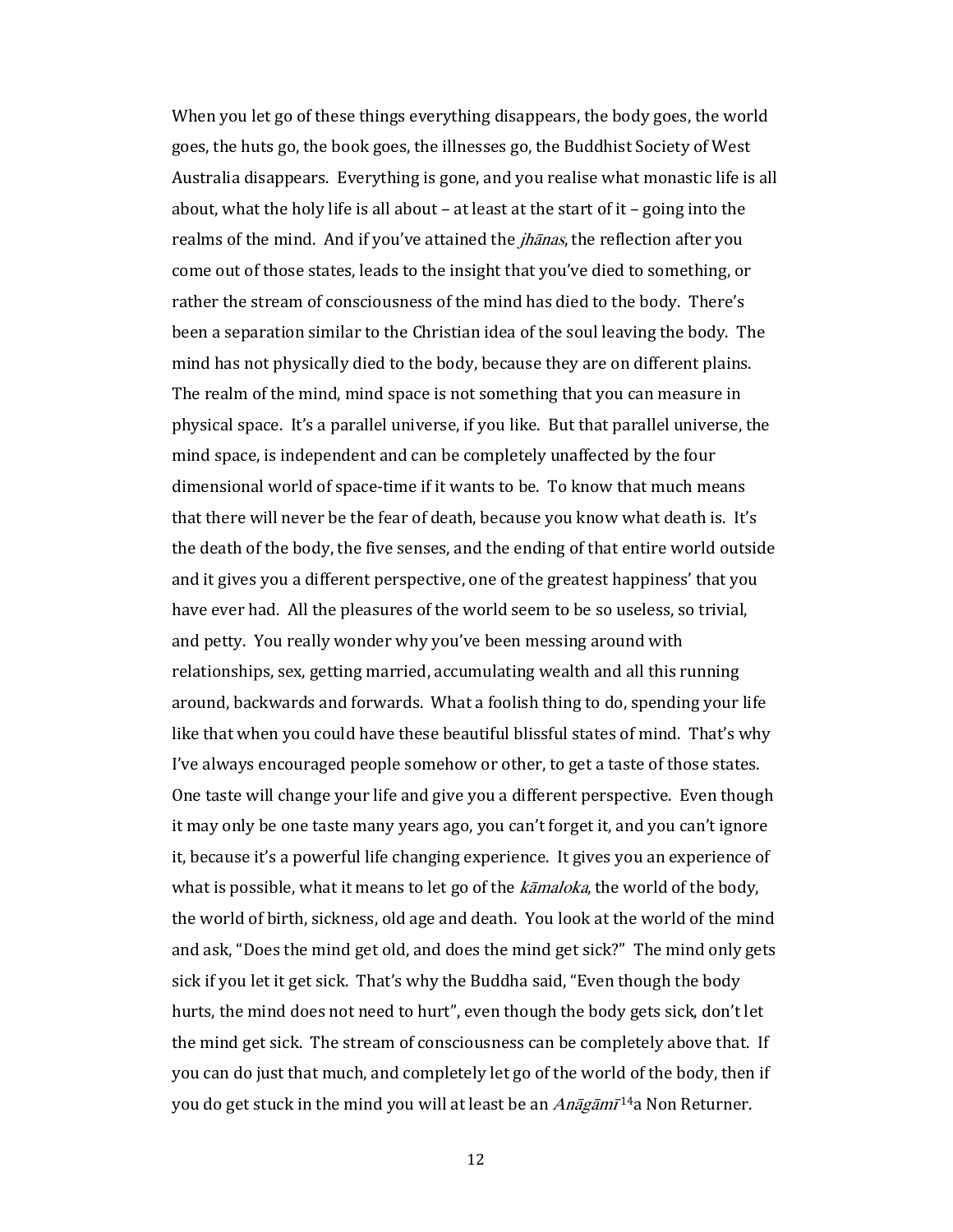You will go up to the realm of the mind, play around there for a few eons and then *Nibbāna* <sup>15</sup> from there. I shouldn't really say this but it's not a bad way of exiting from samsāra.

### Death is Coming, Ready or Not

However, the Buddha would really quite rightly criticise me for advocating any type of existence in the *Anāgāmī* realms. The Buddha said it is not worth it, it's best to Nibbāna as soon as you can. Nibbāna is, so to speak, another level of death. It is like death, it's the death of the body, of things relating to the body, the death of this world, the losing of all your possessions, and the separation from what you loved. Old age and sickness are just the messengers of death, the precursors, just the signs that death is coming. It's like the first bills you get, the first reminders, saying if you don't pay within a few days you are going to be taken to court. They're the warning notices and then suddenly it just comes. Old age and sickness are all part of death. It's amazing how people can completely neglect, and deny those warning signs. People get old and think they're still going to live for a long time. They get sick, and think they are always going to get better. These are the warning signs that death is coming. If you've got a bad back today, that's a warning sign, death is coming. If you have a headache, stomach ache, or you feel a bit low in energy, or even if you've just had a cold, that's death coming. Always remember that, it's like death knocking on the door, maybe your not quite ready yet, but it doesn't really matter, death will just break in like a home invader, and drag you away, whether you are ready or not.

So it's good to be ready by being able to let go of this world. This world is valuable, in as much as it provides a vehicle for the holy life to be lived. This body is useful in that it provides a vehicle for you to sit down and gain deep meditations and the insight to leave *samsāra*. That's the whole purpose of the body, of the senses, and the purpose of this life. However people who don't know the purpose of life, the meaning of life, just waste their time and do stupid things.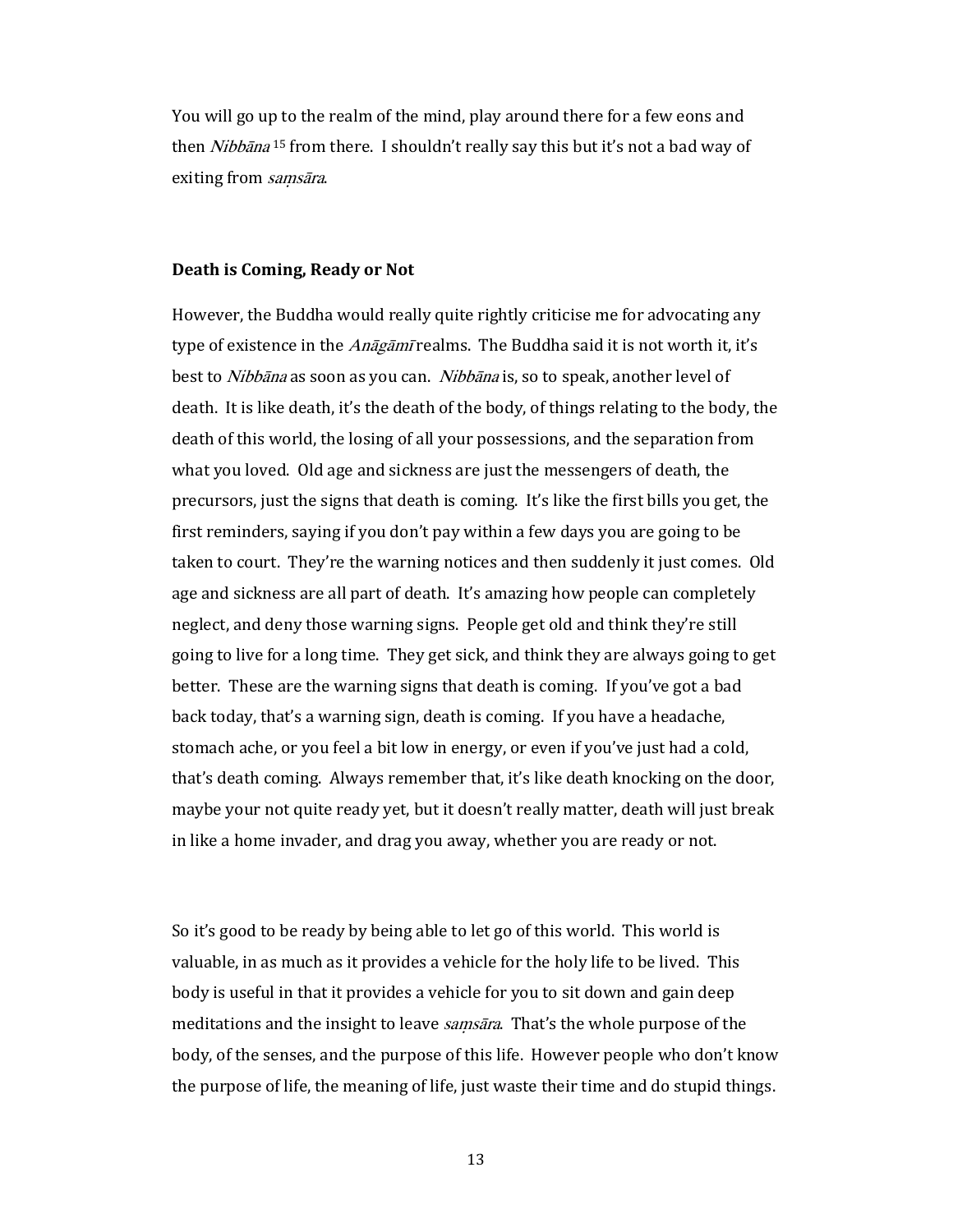They go around like children on a merry-go-round, thinking that it's so good, so wonderful and so enjoyable. By doing the reflection on death again and again, one lets go of a lot of useless pursuits in one's life. Even those of you who are senior monks in this monastery, you might die tonight, so what do you really want to achieve? What's important to you? Is it sort of finishing off that letter or is it meditating and getting into deep meditation. You may only have another week or two, who knows? What's really important to you? When you're dieing, do you want to look back, and be able to say, "I've used this life properly"? At least if you've had a *jhāna*, you've got *maggaphala* (the fruition of the Eightfold Path), then you can die at ease, and you've used this life as it's supposed to be used. You've made the best of your opportunities. So be diligent, know the path and know what works.

Make that so called effort that is letting go. Remember, 'This doesn't belong to you'. The body doesn't belong to you. This monastery, your letters, your family, your past don't belong to you, and neither does your future. You own nothing in this world. Death teaches you how little you really own. The body belongs to nature, the past belongs to fantasy, the future just belongs to stupidity, and you own nothing. All your thoughts are just the result of conditioning. You own nothing. My robes belong to the earth, and all the possessions in my hut belong to the earth as well. All that is mine will one day go to the rubbish dump. It will be incinerated. I thought when I first came here that I would build this monastery, and make it really strong so that it would last for hundreds, and thousands of years. Already you see it's falling apart. Cracks are appearing in the walls of your huts. To the monk who told me he saw cracks appearing in the wall of his hut, "I say look at your own body and see the cracks right down your body. You're falling apart, you're crumbling and soon you'll be dust like that hut".

So when you look at it in that way, you get everything into perspective and the crack in the wall of your hut is showing you death. You're grateful to the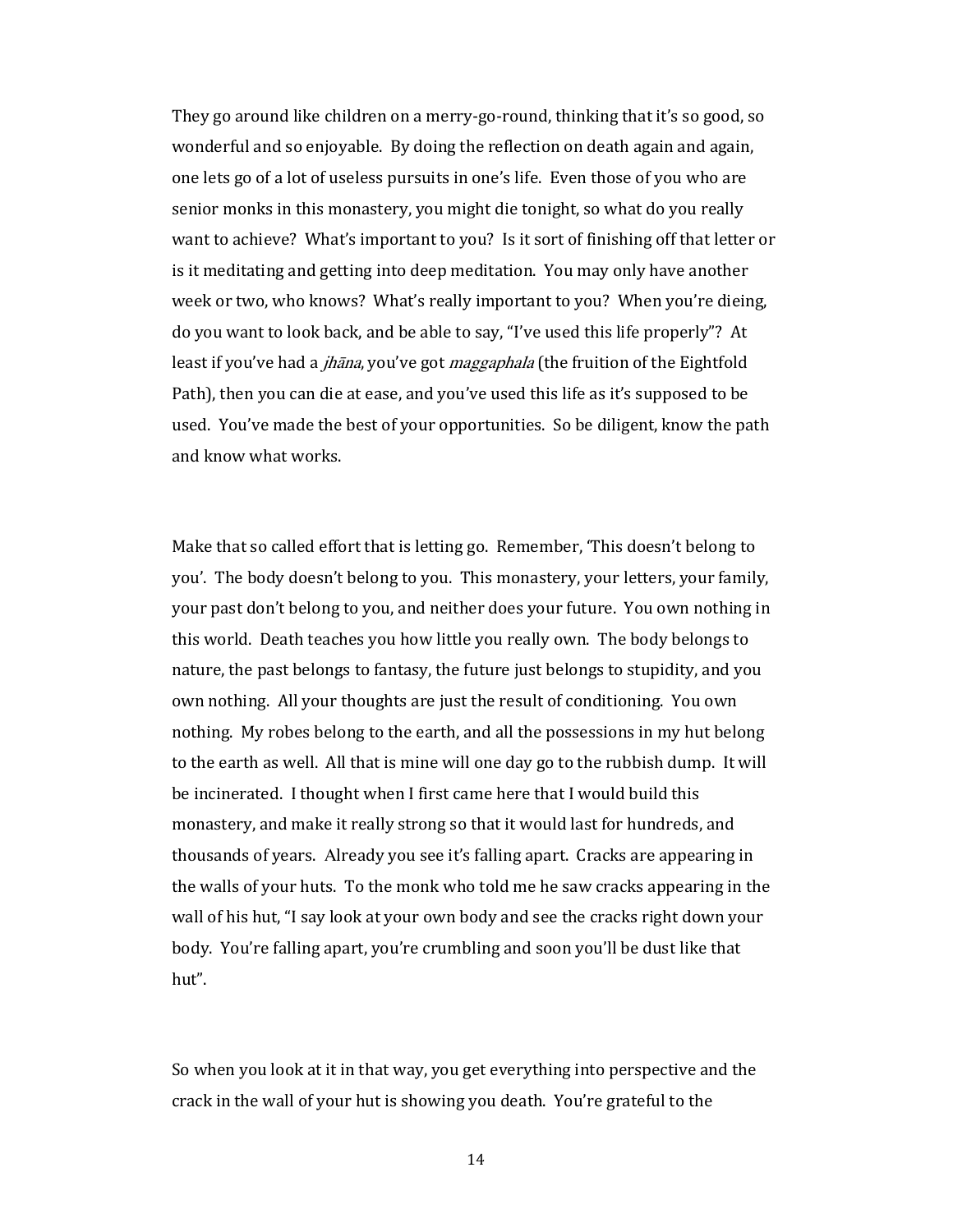harbinger of death for encouraging you to let go, and develop the deep meditations by dying to the body, dying to world, and dying to the defilements that keep you in the world. Liberate yourself, own nothing and be content with owning nothing. When you're content you need nothing. You're dead to desires when you're content. When people die you write on their gravestone, "Rest in Peace". When you're in *jhānas* you are resting in peace. *Nibbāna* is the only true peace. Please be diligent, life is fading away so fast.

<sup>1</sup> Dhamma: The teachings of the Buddha; the truth; the Norm.

<sup>2</sup> Sutta: Discourse of the Lord Buddha, or one of his chief disciples, as recorded in the Pāli Canon.

<sup>3</sup> Kamma: Action, or activity created by volition

## <sup>4</sup> Reflections of a Monk, The Ten:

 $\overline{a}$ 

- 1. I have entered upon a classless condition.
- 2. My life is dependent on the generosity of others.
- 3. My conduct must be different from that of a householder.
- 4. Do I reproach myself in regard to virtue?
- 5. Do my wise fellow monks reproach me in regard to virtue?
- 6. I must be separated and parted from all that is dear and beloved to me.
- 7. I am the owner of my actions, heir to my actions …
- 8. How do I spend my days and nights?
- 9. Do I delight in empty huts?

## 10. If I am questioned by my fellow monks at the time of my death shall I be dismayed?

<sup>5</sup> Jhāna: The deep meditation states of letting go.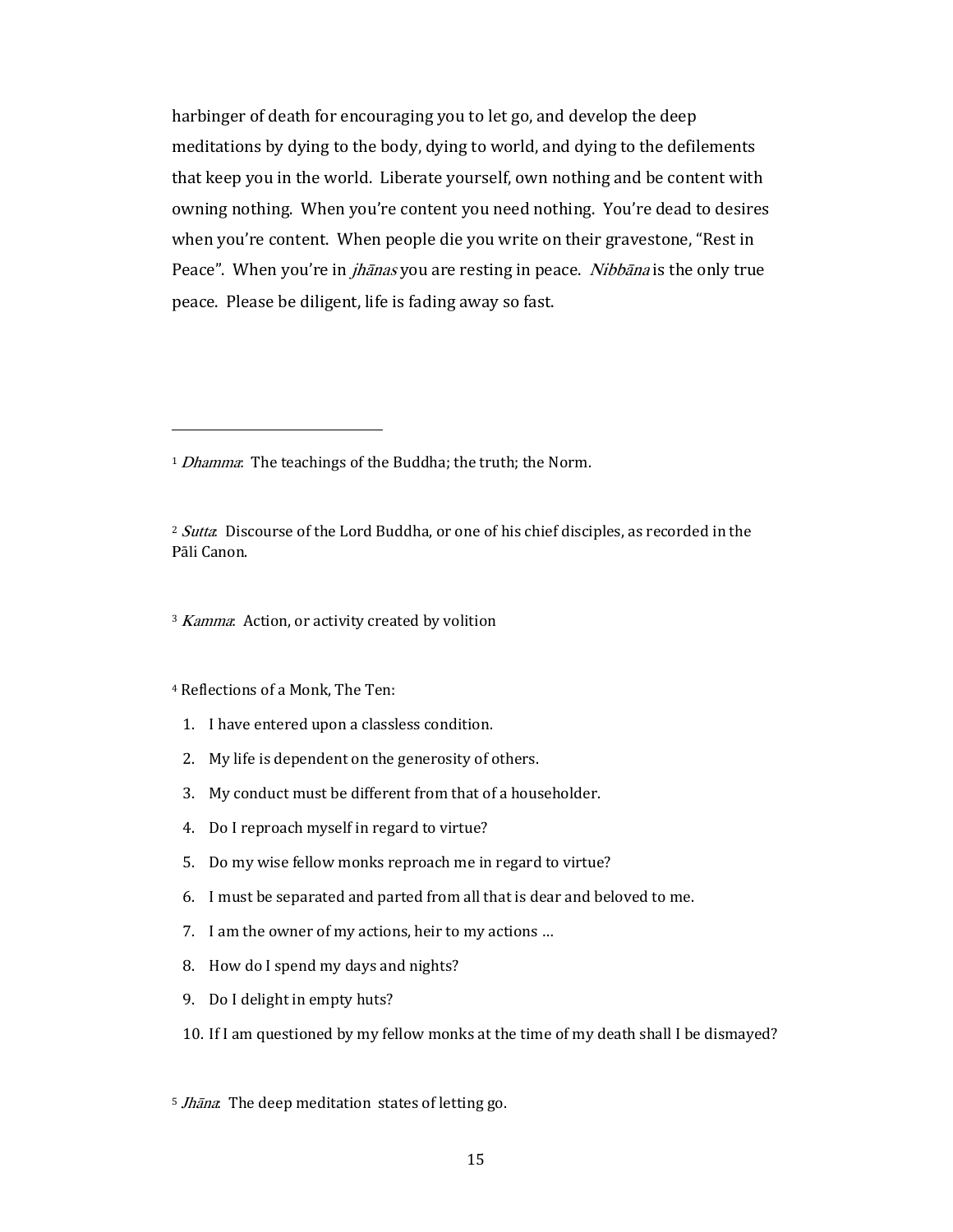<sup>6</sup> Sotāpanna: Stream Winner, the first stage of Enlightenment. One guaranteed to attain Full Enlightenment within seven lifetimes at most.

<sup>7</sup> Samsāra: The round of rebirth (Literally: 'wandering on').

<sup>8</sup> Eightfold Path, The:

 $\overline{a}$ 

- 1. Right View or Understanding.
- 2. Right Thoughts or Intentions.
- 3. Right Speech.
- 4. Right Action.
- 5. Right Livelihood.
- 6. Right Effort.
- 7. Right Mindfulness.
- 8. Right Concentration, i.e. jhāna.

 $9$  *Nimitta*: A sign, characteristic. In the context of Buddhist meditation, a mental sign.

<sup>10</sup> *Rūpa*: 1) Form as seen by the eye faculty. 2) Materiality i.e. the four primary elements of earth,

water, air and fire, and that which arises dependent on them.

<sup>11</sup> Arūpa-samāpatti: Immaterial Attainment; the four Immaterial Attainments of meditation, Mind

bases, beyond the four *jhānas*.

 $12$  *Māna*: Conceit, in particular the three types of conceit: I am better, I am worse and I am equal.